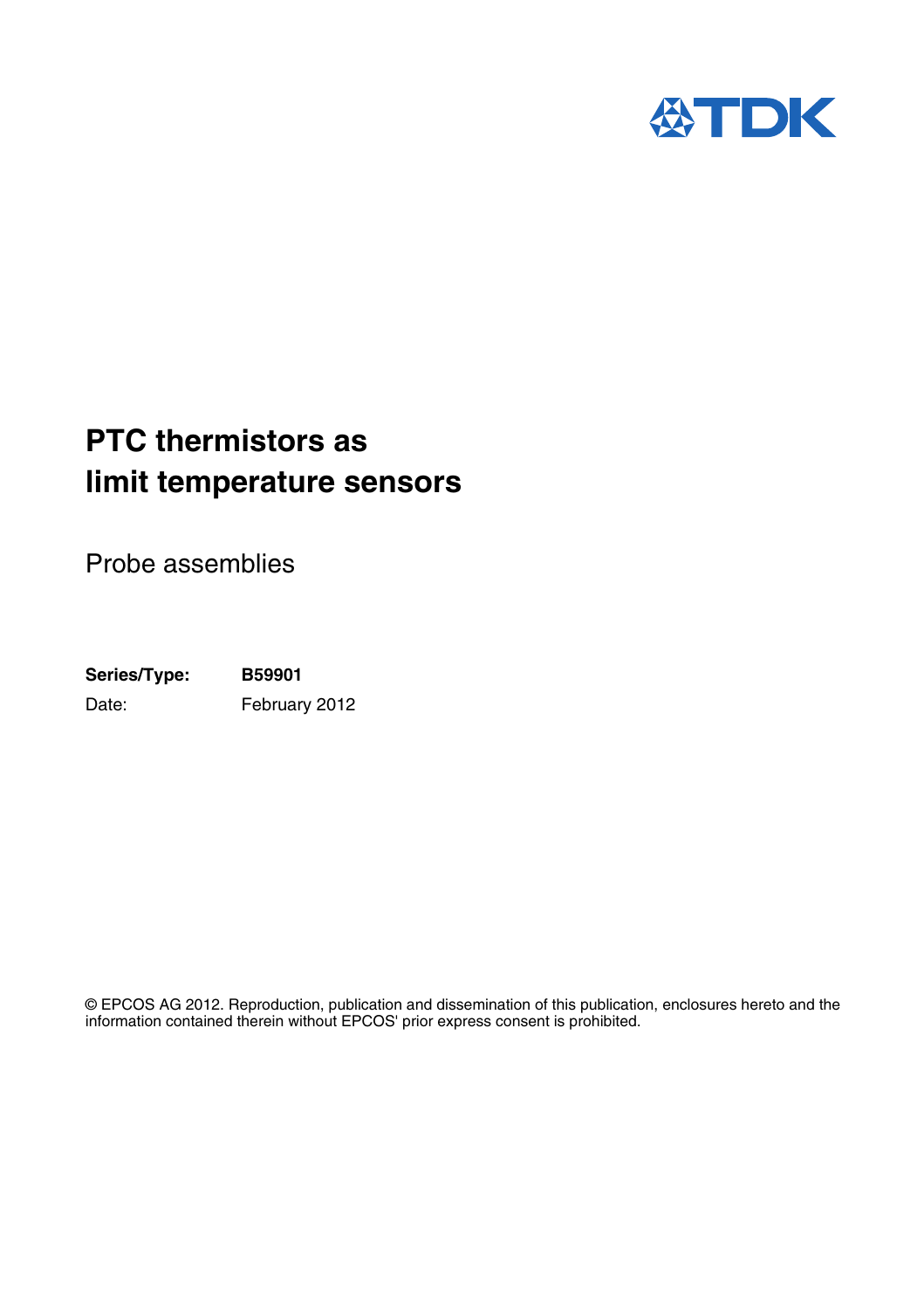### **AST** DK

### **Sensors**

### **Limit temperature sensors, probe assemblies D901**

### **Applications**

■ Limit temperature sensor

### **Features**

- $\blacksquare$  Sensor with epoxy resin coating
- Tinned leads
- $\blacksquare$  Metal tag for easy mounting
- Characteristics for sensing temperatures
	- $T_{\text{sense}} = 90$  to 130 °C conform with DIN 44081
- Metal tag permits good thermal coupling and thus short response time
- RoHS-compatible

### **Delivery mode**

Cardboard strips in cardboard box

# 6.5 max  $8.5 \pm 0.5$  $0.5$

max Š  $\sim$ 

> min. လ္က

> > ø0 5 **TPT0016-Y**



### **General technical data**

| Max. operating voltage      | $(T_A = 0  40 °C)$                                               | $V_{\text{max}}$           | 30                            | V DC            |
|-----------------------------|------------------------------------------------------------------|----------------------------|-------------------------------|-----------------|
| Max. measuring voltage      | $(T_A = -25$ °C $T_{\text{sense}} + 23$ K) $V_{\text{meas,max}}$ |                            | 7.5                           | V <sub>DC</sub> |
| Rated resistance            | $(V_{\text{PTC}} \leq 2.5 V)$                                    | $R_{\rm R}$                | $\leq 100$                    | Ω               |
| Insulating test voltage     | (between tag and leads)                                          | $V_{ins}$                  | 500                           | V AC            |
| Thermal threshold time      |                                                                  | $t_{a}$                    | < 20                          | S               |
| Operating temperature range | $(V \leq V_{\text{meas},\text{max}})$                            | $\mathsf{I}_{\mathsf{OD}}$ | $-40/$ T <sub>sense</sub> +23 | ∣∘∩             |
| Operating temperature range | $(V = V_{max})$                                                  | l op                       | $0/+40$                       | °C              |

### **Electrical specifications and ordering codes**

| $\overline{T_{\text{sense}}}$ | R          |                                                                                                                                                     | R          | R           | Stamp | Ordering code   |
|-------------------------------|------------|-----------------------------------------------------------------------------------------------------------------------------------------------------|------------|-------------|-------|-----------------|
|                               |            | $(T_{\text{sense}} - 5 \text{ K})$ $(T_{\text{sense}} + 5 \text{ K})$ $(T_{\text{sense}} + 15 \text{ K})$ $(T_{\text{sense}} + 23 \text{ K})$ code  |            |             |       |                 |
|                               |            | $(V_{\text{PTC}} \le 2.5 \text{ V})$ $(V_{\text{PTC}} \le 2.5 \text{ V})$ $(V_{\text{PTC}} \le 7.5 \text{ V})$ $(V_{\text{PTC}} \le 2.5 \text{ V})$ |            |             |       |                 |
| $^{\circ}C$                   | Ω          | Ω                                                                                                                                                   | Ω          | Ω           |       |                 |
| 60                            | $\leq 570$ | $\geq 570$                                                                                                                                          |            | $\geq 10$ k | 331   | B59901D0060A040 |
| 70                            | $\leq 570$ | $\geq 570$                                                                                                                                          |            | $\geq 10$ k | 341   | B59901D0070A040 |
| 80                            | $\leq 570$ | $\geq 570$                                                                                                                                          |            | $\geq 10$ k | 351   | B59901D0080A040 |
| 90                            | $\leq 550$ | $\geq 1330$                                                                                                                                         | $\geq 4$ k |             | 361   | B59901D0090A040 |
| 100                           | $\leq 550$ | $\geq 1330$                                                                                                                                         | $\geq 4$ k |             | 371   | B59901D0100A040 |
| 110                           | $\leq 550$ | $\geq 1330$                                                                                                                                         | $\geq 4$ k |             | 381   | B59901D0110A040 |
| 120                           | $\leq 550$ | $\geq 1330$                                                                                                                                         | $\geq 4$ k |             | 391   | B59901D0120A040 |

## **Dimensional drawing**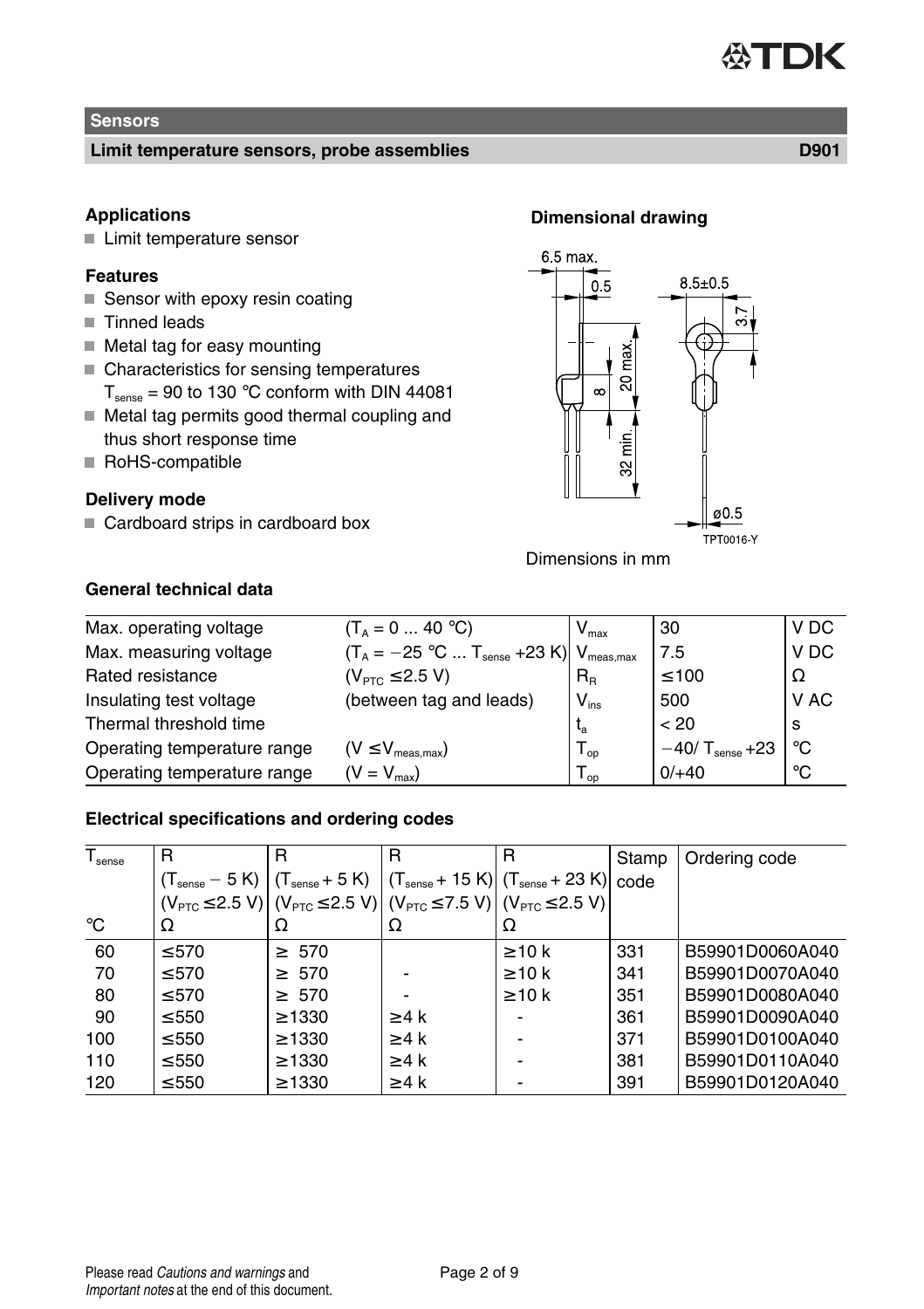## **Sensors**

### **Limit temperature sensors, probe assemblies D901**

## **Reliability data**

| Test                  | Standard    | <b>Test conditions</b>                           | $ \Delta R_{25}/R_{25} $ |
|-----------------------|-------------|--------------------------------------------------|--------------------------|
| Electrical endurance, | IEC 60738-1 | Storage at $V_{max}/T_{op,max}$ ( $V_{max}$ )    | < 25%                    |
| constant              |             | Test duration: 1000 h                            |                          |
| Damp heat             | IEC 60738-1 | Temperature of air: 40 $\degree$ C               | < 10%                    |
|                       |             | Relative humidity of air: 93%                    |                          |
|                       |             | Duration: 56 days                                |                          |
|                       |             | Test according to IEC 60068-2-78                 |                          |
| Rapid change          | IEC 60738-1 | $T_1 = T_{op,min} (0 V), T_2 = T_{op,max} (0 V)$ | < 25%                    |
| of temperature        |             | Number of cycles: 5                              |                          |
|                       |             | Test duration: 30 min                            |                          |
|                       |             | Test according to IEC 60068-2-14, test Na        |                          |
| Vibration             | IEC 60738-1 | Frequency range: 10 to 55 Hz                     | $< 5\%$                  |
|                       |             | Displacement amplitude: 0.75 mm                  |                          |
|                       |             | Test duration: $3 \times 2$ h                    |                          |
|                       |             | Test according to IEC 60068-2-6, test Fc         |                          |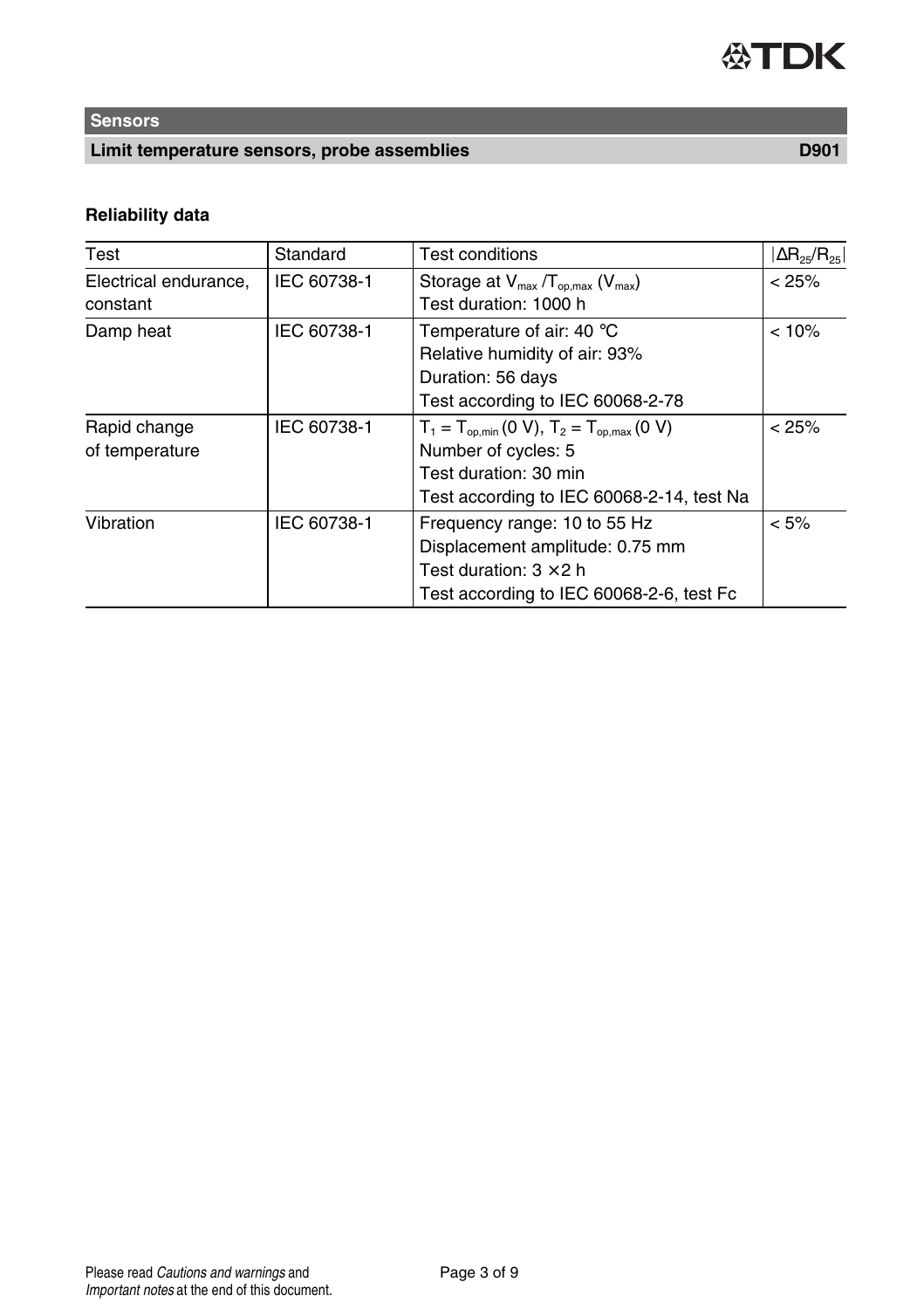## **Sensors**

### **Limit temperature sensors, probe assemblies D901**

### **Characteristics (typical)**

PTC resistance R<sub>PTC</sub> versus

PTC temperature  $T_{PTC}$  (measured at low signal voltage)

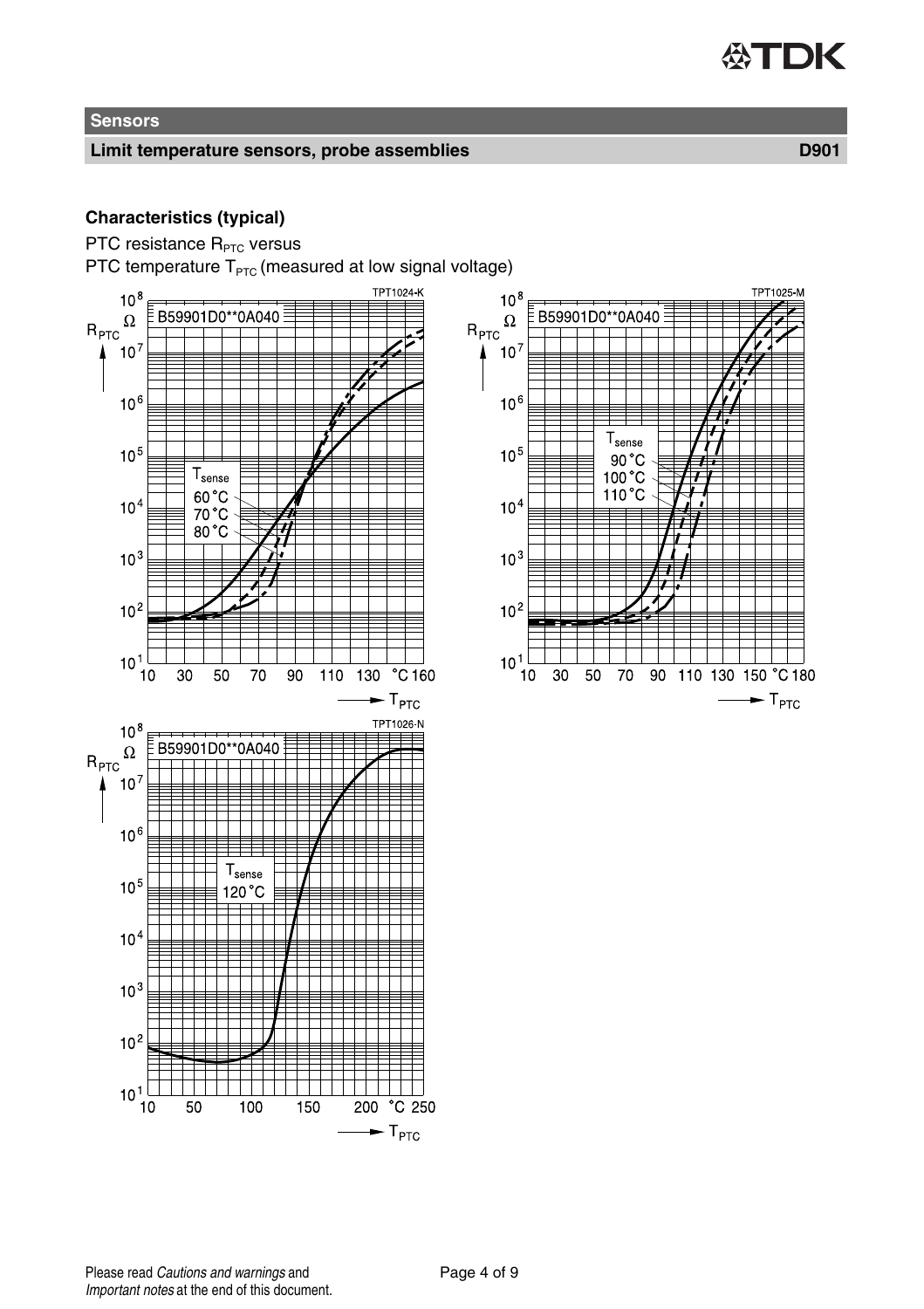### **Sensors**

### **Limit temperature sensors, probe assemblies D901**

### **Cautions and warnings**

### **General**

- **EPCOS** thermistors are designed for specific applications and should not be used for purposes not identified in our specifications, application notes and data books unless otherwise agreed with EPCOS during the design-in-phase.
- Ensure suitability of thermistor through reliability testing during the design-in phase. The thermistors should be evaluated taking into consideration worst-case conditions.

### **Storage**

- $\blacksquare$  Store thermistors only in original packaging. Do not open the package before storage.
- Storage conditions in original packaging: storage temperature  $-25$  °C ... +45 °C, relative humidity ≤75% annual mean, maximum 95%, dew precipitation is inadmissible.
- Avoid contamination of thermistors surface during storage, handling and processing.
- Avoid storage of thermistor in harmful environment with effect on function on long-term operation (examples given under operation precautions).
- $\blacksquare$  Use thermistor within the following period after delivery:
	- Through-hole devices (housed and leaded PTCs): 24 months
	- Motor protection sensors, glass-encapsulated sensors and probe assemblies: 24 months
	- Telecom pair and quattro protectors (TPP, TQP): 24 months
	- Leadless PTC thermistors for pressure contacting: 12 months
	- Leadless PTC thermistors for soldering: 6 months
	- $-$  SMDs in EIA sizes 3225 and 4032, and for PTCs with metal tags: 24 months
	- $-$  SMDs in EIA sizes 0402, 0603, 0805 and 1210: 12 months

### **Handling**

- **PTCs must not be dropped. Chip-offs must not be caused during handling of PTCs.**
- Components must not be touched with bare hands. Gloves are recommended.
- Avoid contamination of thermistor surface during handling.

### **Soldering (where applicable)**

- Use rosin-type flux or non-activated flux.
- $\blacksquare$  Insufficient preheating may cause ceramic cracks.
- Rapid cooling by dipping in solvent is not recommended.
- Complete removal of flux is recommended.
- Standard PTC heaters are not suitable for soldering.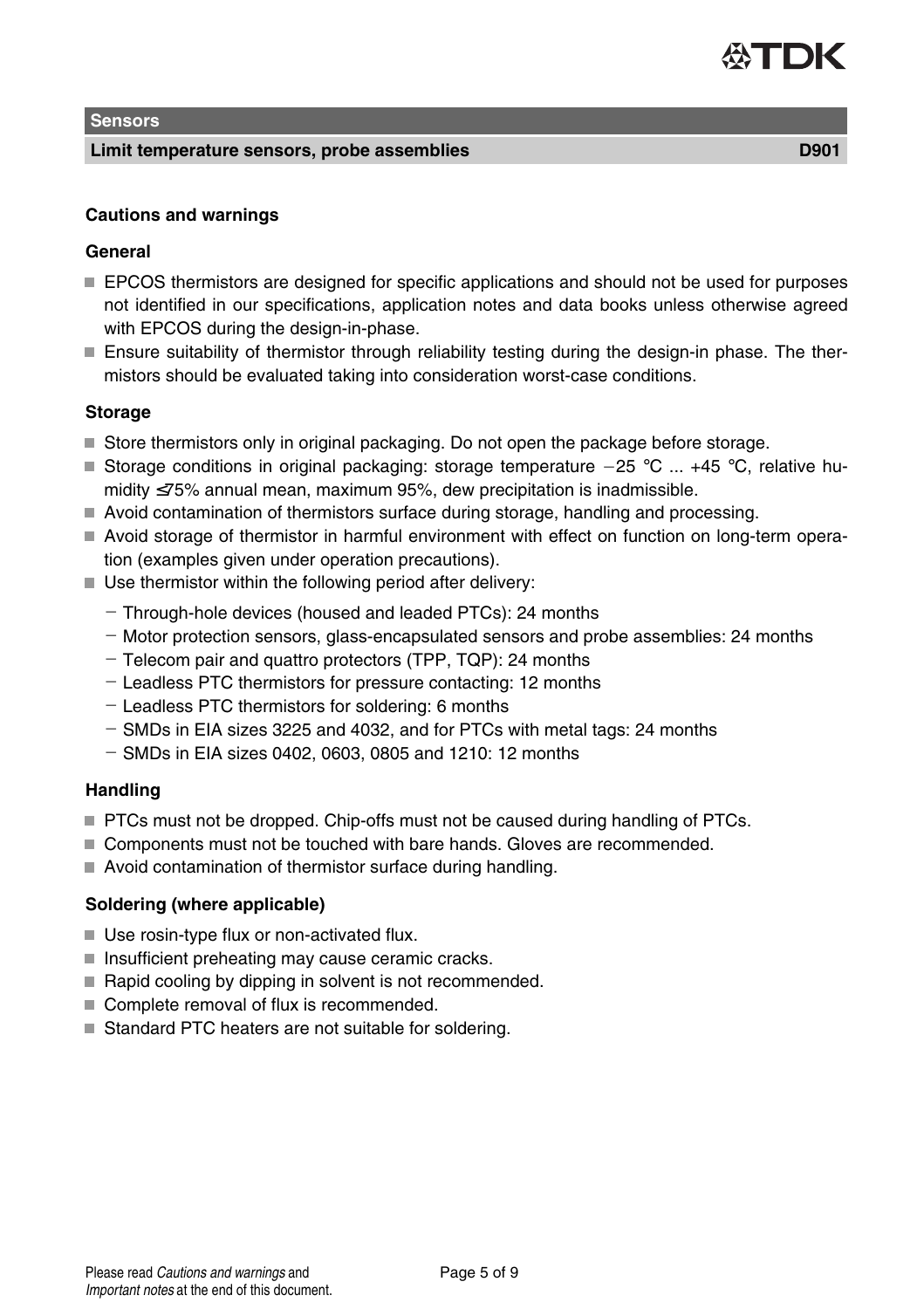### **Sensors**

### **Limit temperature sensors, probe assemblies D901**

## **Mounting**

- Electrode must not be scratched before/during/after the mounting process.
- Contacts and housing used for assembly with thermistor have to be clean before mounting. Especially grease or oil must be removed.
- $\blacksquare$  When PTC thermistors are encapsulated with sealing material, the precautions given in chapter "Mounting instructions", "Sealing and potting" must be observed.
- When the thermistor is mounted, there must not be any foreign body between the electrode of the thermistor and the clamping contact.
- The minimum force of the clamping contacts pressing against the PTC must be 10 N.
- During operation, the thermistor's surface temperature can be very high. Ensure that adjacent components are placed at a sufficient distance from the thermistor to allow for proper cooling at the thermistors.
- Ensure that adjacent materials are designed for operation at temperatures comparable to the surface temperature of thermistor. Be sure that surrounding parts and materials can withstand this temperature.
- Avoid contamination of thermistor surface during processing.

### **Operation**

- Use thermistors only within the specified temperature operating range.
- Use thermistors only within the specified voltage and current ranges.
- Environmental conditions must not harm the thermistors. Use thermistors only in normal atmospheric conditions. Avoid use in deoxidizing gases (chlorine gas, hydrogen sulfide gas, ammonia gas, sulfuric acid gas etc), corrosive agents, humid or salty conditions. Contact with any liquids and solvents should be prevented.
- Be sure to provide an appropriate fail-safe function to prevent secondary product damage caused by abnormal function (e.g. use VDR for limitation of overvoltage condition).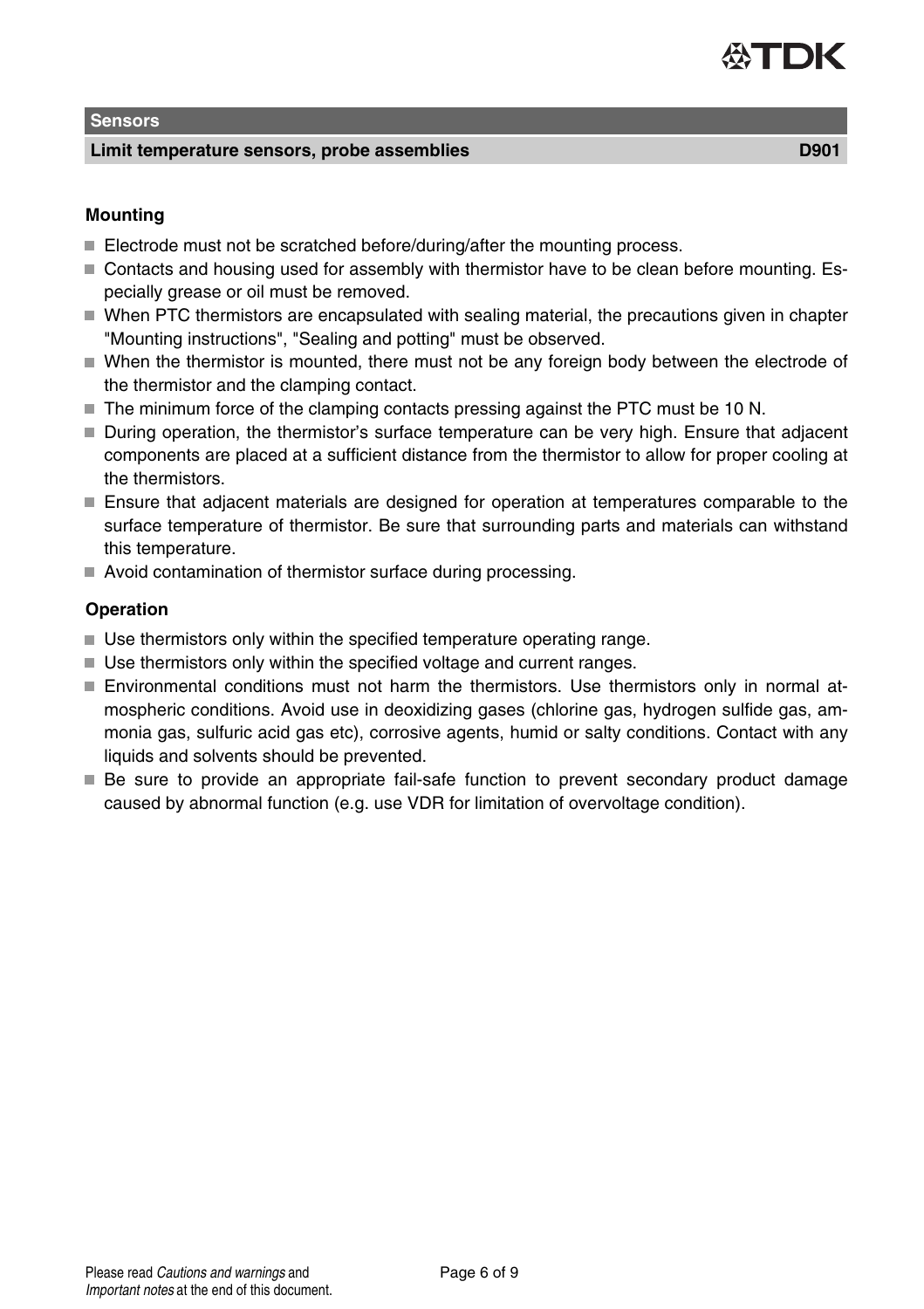# **Sensors**

**Limit temperature sensors, probe assemblies D901**

**Symbols and terms**

| А                                         | Area                                                         |
|-------------------------------------------|--------------------------------------------------------------|
| С                                         | Capacitance                                                  |
| $C_{\text{th}}$                           | Heat capacity                                                |
| f                                         | Frequency                                                    |
| ı                                         | Current                                                      |
| $I_{\text{max}}$                          | Maximum current                                              |
| $I_{\rm R}$                               | Rated current                                                |
| $\mathsf{I}_{\mathsf{res}}$               | <b>Residual current</b>                                      |
| I <sub>PTC</sub>                          | PTC current                                                  |
| ı,                                        | <b>Residual currrent</b>                                     |
| $I_{\rm roil}$                            | Residual currrent in oil (for level sensors)                 |
| $I_{r.air}$                               | Residual currrent in air (for level sensors)                 |
| I <sub>RMS</sub>                          | Root-mean-square value of current                            |
| $\mathsf{I}_\mathsf{S}$                   | Switching current                                            |
| $I_{\text{Smax}}$                         | Maximum switching current                                    |
| LCT                                       | Lower category temperature                                   |
| N                                         | Number (integer)                                             |
| $N_c$                                     | Operating cycles at V <sub>max</sub> , charging of capacitor |
| $N_{\rm f}$                               | Switching cycles at $V_{\text{max}}$ , failure mode          |
| P                                         | Power                                                        |
| $P_{25}$                                  | Maximum power at 25 °C                                       |
| $P_{el}$                                  | Electrical power                                             |
| $P_{\text{disc}}$                         | Dissipation power                                            |
| $R_{G}$                                   | Generator internal resistance                                |
| $R_{min}$                                 | Minimum resistance                                           |
| $R_{\scriptscriptstyle\rm R}$             | Rated resistance                                             |
| $\Delta$ R <sub>R</sub>                   | Tolerance of $R_B$                                           |
| $R_{\rm P}$                               | Parallel resistance                                          |
| $R_{\texttt{PTC}}$                        | PTC resistance                                               |
| $R_{ref}$                                 | Reference resistance                                         |
| $R_{\rm s}$                               | Series resistance                                            |
| $R_{25}$                                  | Resistance at 25 °C                                          |
| $\mathsf{R}_{\mathsf{25},\mathsf{match}}$ | Resistance matching per reel/ packing unit at 25 °C          |
| $\Delta$ R <sub>25</sub>                  | Tolerance of $R_{25}$                                        |
| т                                         | Temperature                                                  |
| t                                         | Time                                                         |
| $T_A$                                     | Ambient temperature                                          |
| ta                                        | Thermal threshold time                                       |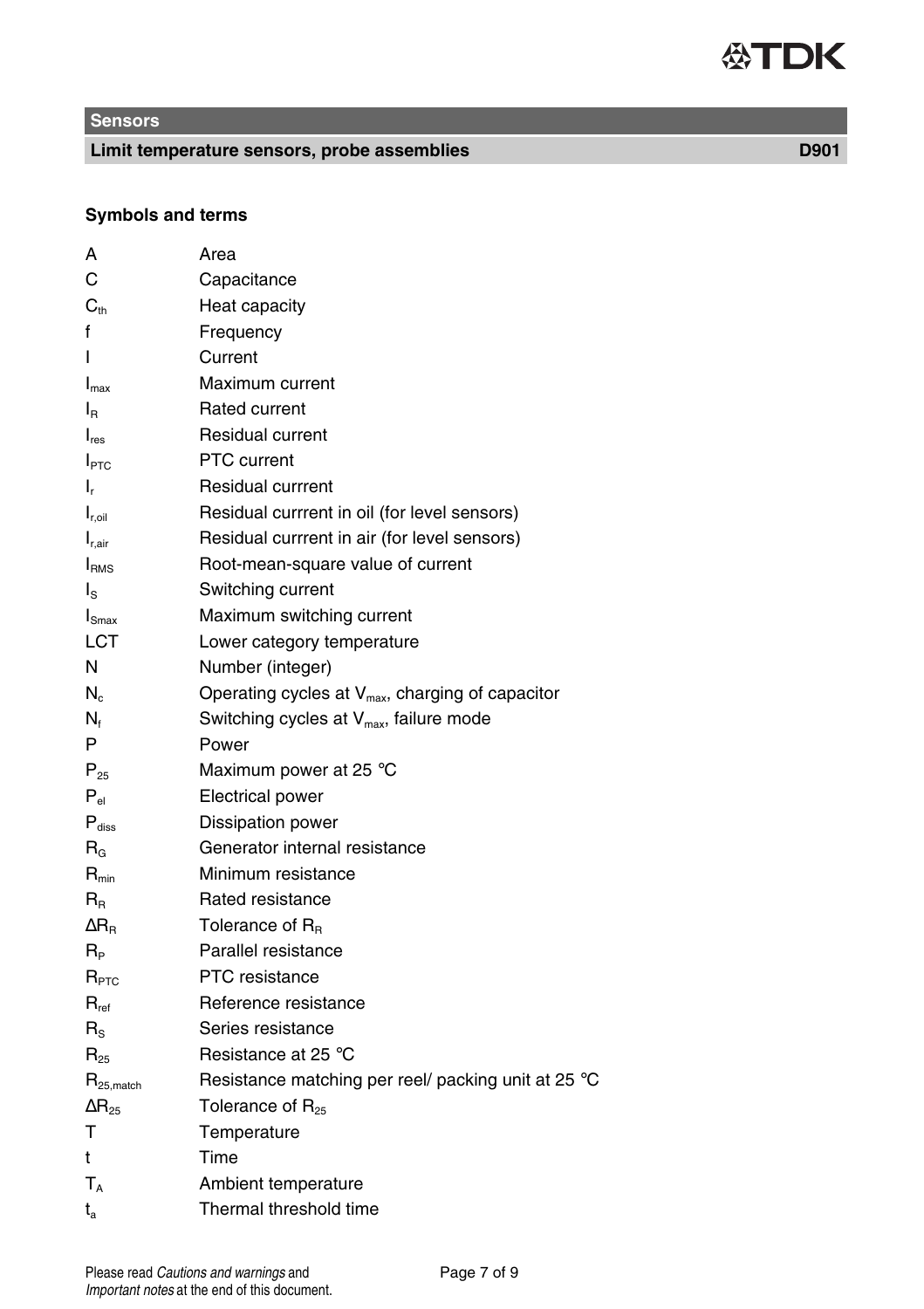**Sensors**

### **Limit temperature sensors, probe assemblies D901**

| $T_{c}$                                  | Ferroelectric Curie temperature                                |
|------------------------------------------|----------------------------------------------------------------|
| $t_{E}$                                  | Settling time (for level sensors)                              |
| $T_{\rm R}$                              | Rated temperature                                              |
| $T_{\text{sense}}$                       | Sensing temperature                                            |
| $T_{op}$                                 | Operating temperature                                          |
| T <sub>PTC</sub>                         | PTC temperature                                                |
| $t_{\text{\tiny R}}$                     | Response time                                                  |
| $T_{ref}$                                | Reference temperature                                          |
| $T_{Rmin}$                               | Temperature at minimum resistance                              |
| $t_{\rm s}$                              | Switching time                                                 |
| $T_{\sf surf}$                           | Surface temperature                                            |
| <b>UCT</b>                               | Upper category temperature                                     |
| V or $V_{el}$                            | Voltage (with subscript only for distinction from volume)      |
| $V_{c(max)}$                             | Maximum DC charge voltage of the surge generator               |
| $V_{F,max}$                              | Maximum voltage applied at fault conditions in protection mode |
| V <sub>RMS</sub>                         | Root-mean-square value of voltage                              |
| $V_{BD}$                                 | Breakdown voltage                                              |
| $V_{ins}$                                | Insulation test voltage                                        |
| $V_{link,max}$                           | Maximum link voltage                                           |
| $\mathsf{V}_{\mathsf{max}}$              | Maximum operating voltage                                      |
| $V_{max, dyn}$                           | Maximum dynamic (short-time) operating voltage                 |
| $V_{meas}$                               | Measuring voltage                                              |
| $V_{meas,max}$                           | Maximum measuring voltage                                      |
| $V_{\rm R}$                              | Rated voltage                                                  |
| V <sub>PTC</sub>                         | Voltage drop across a PTC thermistor                           |
| $\alpha$                                 | Temperature coefficient                                        |
| Δ                                        | Tolerance, change                                              |
| $\delta_{\scriptscriptstyle{\text{th}}}$ | Dissipation factor                                             |
| $\tau_{\text{th}}$                       | Thermal cooling time constant                                  |
| λ                                        | Failure rate                                                   |
| $\overline{e}$                           | Lead spacing (in mm)                                           |

### **Abbreviations / Notes**

**SMD** Surface-mount devices

\* To be replaced by a number in ordering codes, type designations etc.

+ To be replaced by a letter

All dimensions are given in mm.

The commas used in numerical values denote decimal points.